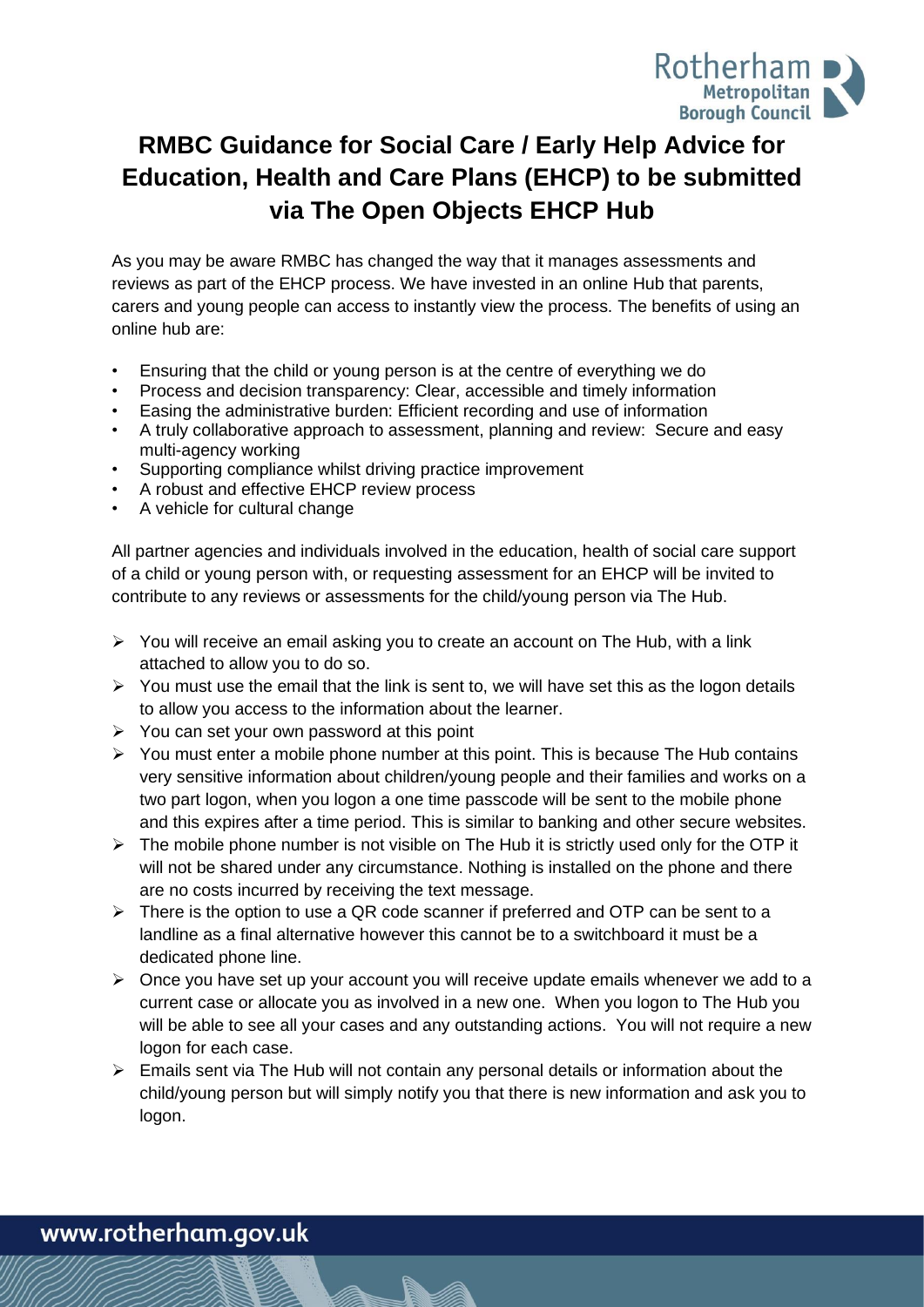#### **What will Social Care Professionals be asked to contribute?**

This is what The Hub will look like to you

You will have a summary of the requests and if you click on the CYP you will see all outstanding request for information

|                         | Requests for advice             |             |                     |                            |                                  |               |
|-------------------------|---------------------------------|-------------|---------------------|----------------------------|----------------------------------|---------------|
|                         | <b>Team Member</b><br>Job Title | Specialism  | <b>Request Date</b> | <b>Request Due</b><br>Date | Request<br><b>Completed Date</b> | <b>Status</b> |
| <b>ABC</b>              | Rotherham<br>SENDCo             | Education   | 16/10/2020          | 27/11/2020                 |                                  | Open          |
| <u> ዶ</u><br><b>JHC</b> | Rotherham<br>Education          | Education   | 22/10/2020          | 03/12/2020                 |                                  | Open          |
|                         | Rotherham<br>SocialCare         | Social Care | 22/10/2020          | 03/12/2020                 |                                  | Open          |

The arrow indicates that this is the request you need to respond to

| Will you be providing advice for this child or young person?                             |                                      |
|------------------------------------------------------------------------------------------|--------------------------------------|
|                                                                                          | Submit Advice<br><b>Save Changes</b> |
| You have been asked for advice in the following areas: Social Care                       |                                      |
| Request notes:                                                                           |                                      |
| * Will you provide information & advice for this child/young person?                     |                                      |
| No - Other (please state reason)                                                         |                                      |
| No - Child or young person is not known and does not meet the criteria for an assessment |                                      |
| No - Child or young person is known but does not meet the criteria for an assessment.    |                                      |
| Yes - Child or young person has an allocated worker, who will be providing advice.       |                                      |
| Yes - Child or young person is not known but meets the criteria for an assessment.       |                                      |
| Yes - Child or young person is known and meets the criteria for an assessment.           |                                      |
|                                                                                          |                                      |
| <b>Details</b>                                                                           |                                      |
|                                                                                          |                                      |
|                                                                                          |                                      |

The starred fields are mandatory and must be completed. Please note that this is a STATUTORY request and must be responded to by law.

You are able to save and come back to the form if required. There is a save option, however once advice is submitted then it cannot be edited unless you contact the Education, Health and Care Assessment Team and ask them to release this. [\(ASSENT@Rotherham.gov.uk\)](mailto:ASSENT@Rotherham.gov.uk)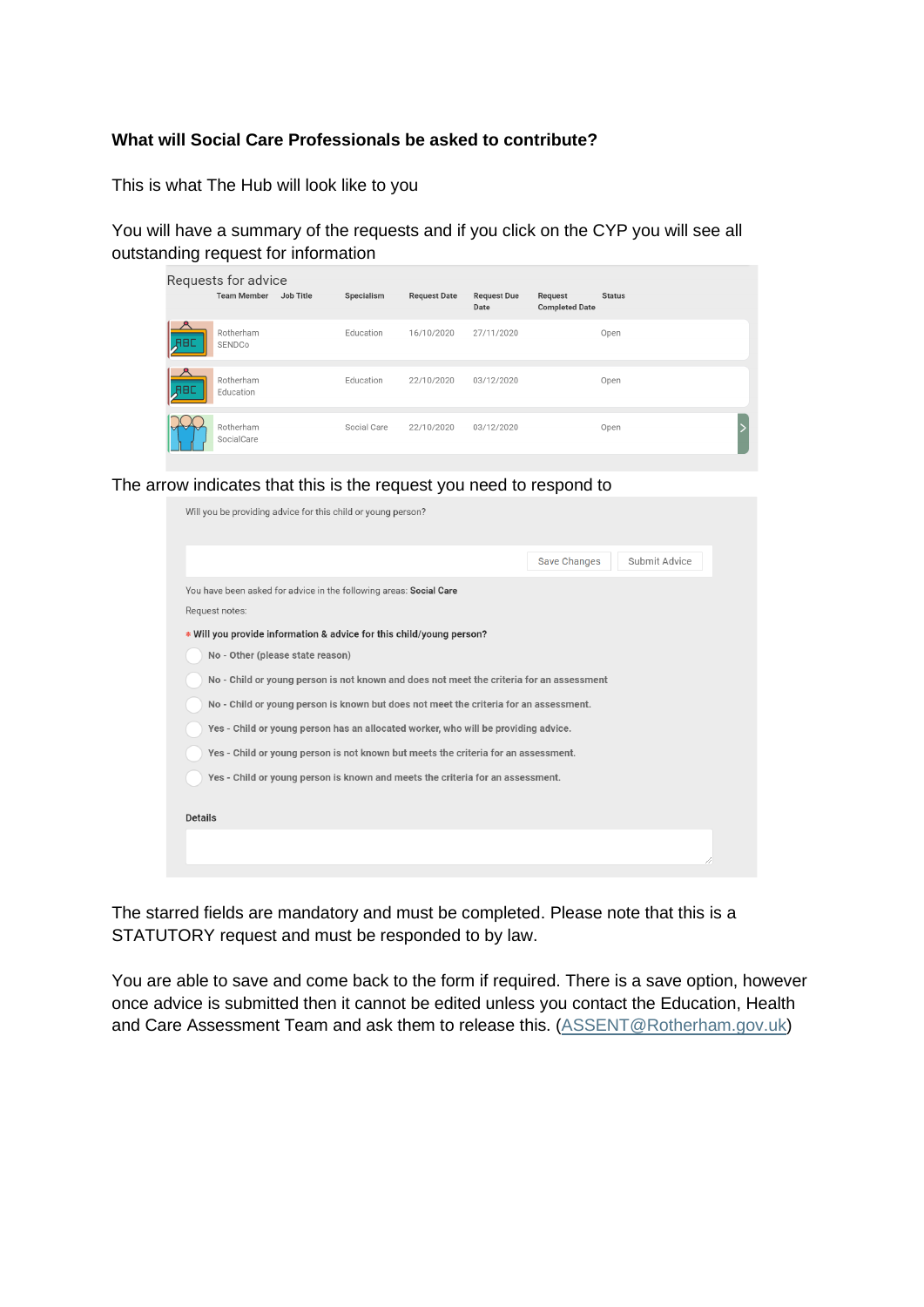

This is the background and must be complete

| <b>Advice Areas</b>                   |                                           |  |
|---------------------------------------|-------------------------------------------|--|
|                                       | Social Care                               |  |
|                                       | Health                                    |  |
| <b>RBC</b>                            | SEN - Communications and Interaction      |  |
| $\overline{\mathbf{A}}$<br><b>RBC</b> | SEN - Cognition and Learning              |  |
| <b>RBC</b>                            | SEN - Sensory and/or Physical Health      |  |
|                                       | SEN - Social, Emotional and Mental Health |  |

#### Select Social Care

There is also a section for you to upload any reports or letters that may be relevant. There is no expectation that you re-write existing reports which may have already been shared with families but we will need your guidance as to how the information that the report contains will impact on the ability of the child/young person to access education.

Everything published on the Hub is available to be read by all parties involved in assessing children, young people and their families including the young people and families themselves. Social Care Reports and advice **must not contain the following**

- **Confidential information particularly adoption information or confidential placement address.**
- **Any information in relation to other family members.**
- **Any information in relation to family needs.**The advice on the Hub should be confined to the impact of the social care needs of the child on their education, for example 'Child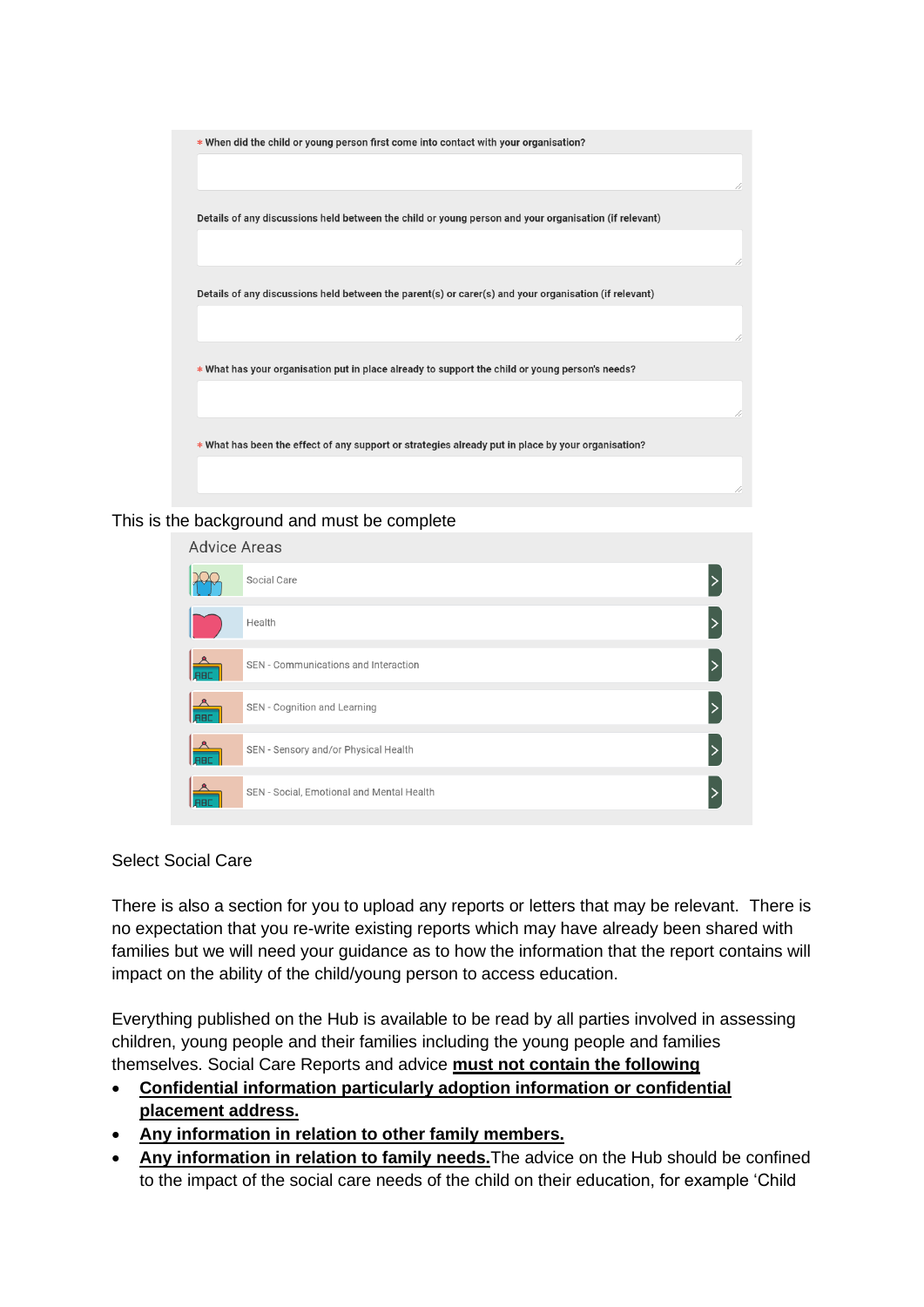has had a succession of placement moves which means that s/he finds it difficult to manage lots of new information or to make new relationships easily' the provision to meet this need might be attachment work undertaken by the Therapeutic Team another example might be 'Child or young person struggles to socialise independently outside of the home' with provision being a Short Break club.

For Looked After Children the advice given should include the information on their PEP .

Please check any documents uploaded and remove references to other children or information not directly related to the education of the child.

Other professionals involved in the assessment will be able to see the advice you submit.

| Social care needs which relate to the child or young person's special<br>educational needs (SEN)                                                                                                                                                      |
|-------------------------------------------------------------------------------------------------------------------------------------------------------------------------------------------------------------------------------------------------------|
| If a decision is made to provide and EHCP, this advice may be used in section D of the EHCP                                                                                                                                                           |
| What are the child or young person's strengths related to learning in this area?                                                                                                                                                                      |
|                                                                                                                                                                                                                                                       |
|                                                                                                                                                                                                                                                       |
| 11                                                                                                                                                                                                                                                    |
|                                                                                                                                                                                                                                                       |
| What are the child or young person's special educational needs related to learning in this area?                                                                                                                                                      |
|                                                                                                                                                                                                                                                       |
|                                                                                                                                                                                                                                                       |
|                                                                                                                                                                                                                                                       |
|                                                                                                                                                                                                                                                       |
| What are the long-term outcomes to be achieved?                                                                                                                                                                                                       |
| Long-term targets should include the child or young person's outcomes for the next key stage. Outcomes should<br>be SMART (specific, measurable, achievable, realistic, time-bound) and should specify if they are education or<br>training outcomes. |
| Add a new outcome<br>$\pm$                                                                                                                                                                                                                            |

We will ask you to consider outcomes for the child/young person. Please can you consider the outcomes you are hoping that the child or young person you are supporting will achieve as a result of their education, health and care plan. Some examples of outcomes are as follows:

#### **Cognition and Learning**

By the end of their educational journey to have the skills and qualification they need to be progress to the career or training of their choice in line with their aspirations

#### **Communication and interaction**

By the end of their educational journey to be able to access and contribute to their local community

#### **Social Emotional and Mental Health**

By the end of their educational journey to be able to be happy and healthy including having good mental health

#### **Physical and Sensory**

By the end of their educational journey to be as independent as possible.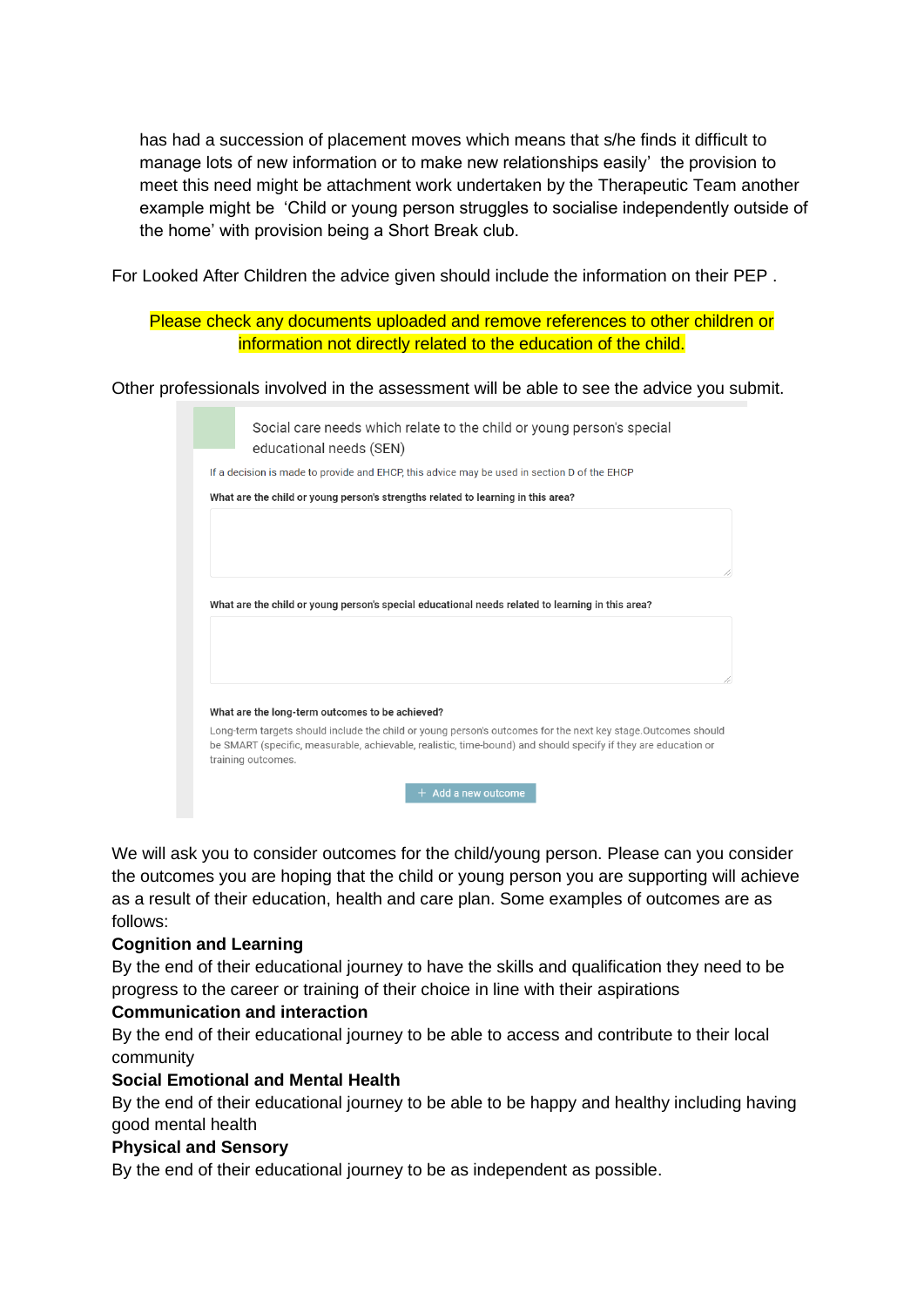Finally you will be asked to detail the provision that you believe the CYP requires.

| <b>Outcome 1</b>                                           | Delete outcome                                                                                                |
|------------------------------------------------------------|---------------------------------------------------------------------------------------------------------------|
| Outcome                                                    |                                                                                                               |
|                                                            |                                                                                                               |
|                                                            |                                                                                                               |
| What are the short-term target(s) to achieve this outcome? |                                                                                                               |
|                                                            | Short-term targets should include steps to achieving the child or young person's outcomes over the next year. |
| <b>Steps to achieving outcome</b>                          | Date to be achieved by                                                                                        |
| No active steps for this outcome.                          |                                                                                                               |
|                                                            | Select date<br>Add<br>$\frac{1}{\left(1\right)^{n}}$                                                          |
|                                                            |                                                                                                               |
|                                                            | $+$ Add a new provision                                                                                       |
|                                                            |                                                                                                               |
|                                                            |                                                                                                               |
| <b>Provision 1</b>                                         | <b>Delete provision</b>                                                                                       |
| <b>Support Needed</b>                                      |                                                                                                               |
|                                                            |                                                                                                               |
|                                                            |                                                                                                               |
| To be provided by                                          | Staff / Student ratio                                                                                         |
|                                                            |                                                                                                               |
|                                                            |                                                                                                               |
| How much / Quantity                                        |                                                                                                               |
|                                                            |                                                                                                               |
|                                                            |                                                                                                               |
| <b>How often</b>                                           |                                                                                                               |

Provision should be identified clearly and specifically. Provision for example might be 'Weekly Parenting Support by an early help worker'

Or

'Short breaks for 4 hours per week during school holidays funded by a personal budget".

Therefore, clarity is required as to who will need to provide the intervention, for how long and how frequently.

If there is funding for this outside of universal or commissioned services then the details of any personal budget information should be attached,

*Please ensure that provision is that which your service can provide or has discussed with education staff.*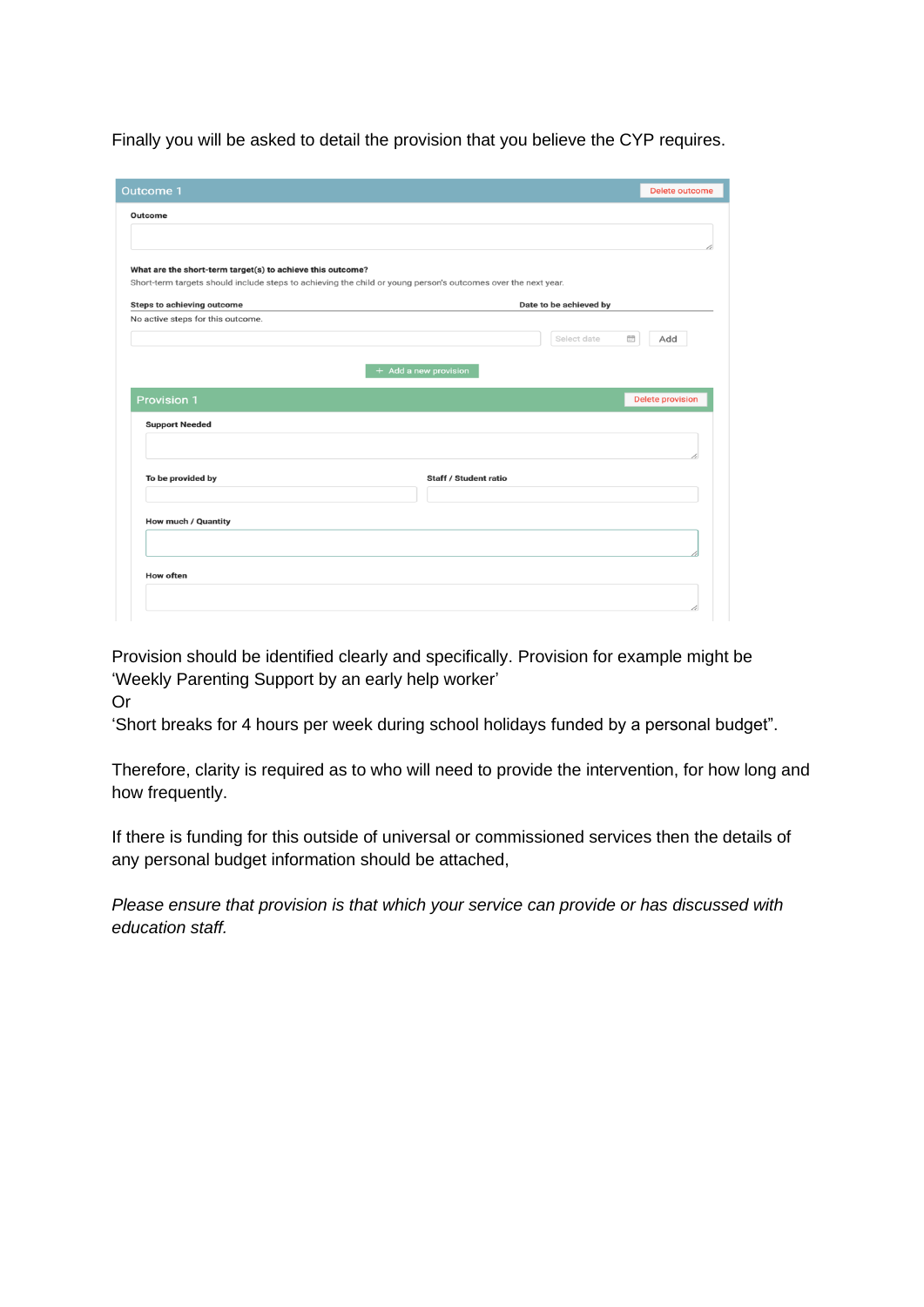# **Examples**

# **Outcome**

By the end of their educational journey to be able to access and contribute to their local community

## **Steps towards outcomes**

To be able access activities outside of school

## **Need**

CYP is unable to access clubs and activities without support from parent and this is currently impacting on their self-esteem and outing strain on the family

## **Support Needed - Provision**

CYP to have suitable short break provision

- $\circ$  to be provided by PA
- o Staff /student ratio 1:1
- $\circ$  How much / quantity 4 hours per week in school holidays
- $\circ$  How often see above

## **Outcome**

By the end of their educational journey to be able to be happy and healthy including having good mental health

### **Steps towards outcomes**

To be attending school regularly

To arrive at school clean, dressed and well fed

To attend all routine health appointments

#### **Need**

Parent is struggling to ensure that routines and structure are in place to support attendance at school

## **Support Needed - Provision 1**

A family support worker to visit the home and support parent in implementing routines and structure

- $\circ$  to be provided by Early Help
- o Staff /student ratio 1:1
- $\circ$  How much / quantity 2 hours
- $\circ$  How often Weekly and to be reviewed after 6 weeks

## **Support Needed - Provision 1**

An early help assessment is in place and will be monitored via TAF meetings

- $\circ$  to be provided by Early Help to chair initially
- o Staff /student ratio N/A
- $\circ$  How much / quantity N/A
- o How often Half termly initially and then to be reviewed. School to take over running of the TAF when agreed targets around attendance and other issues have been met to monitor.